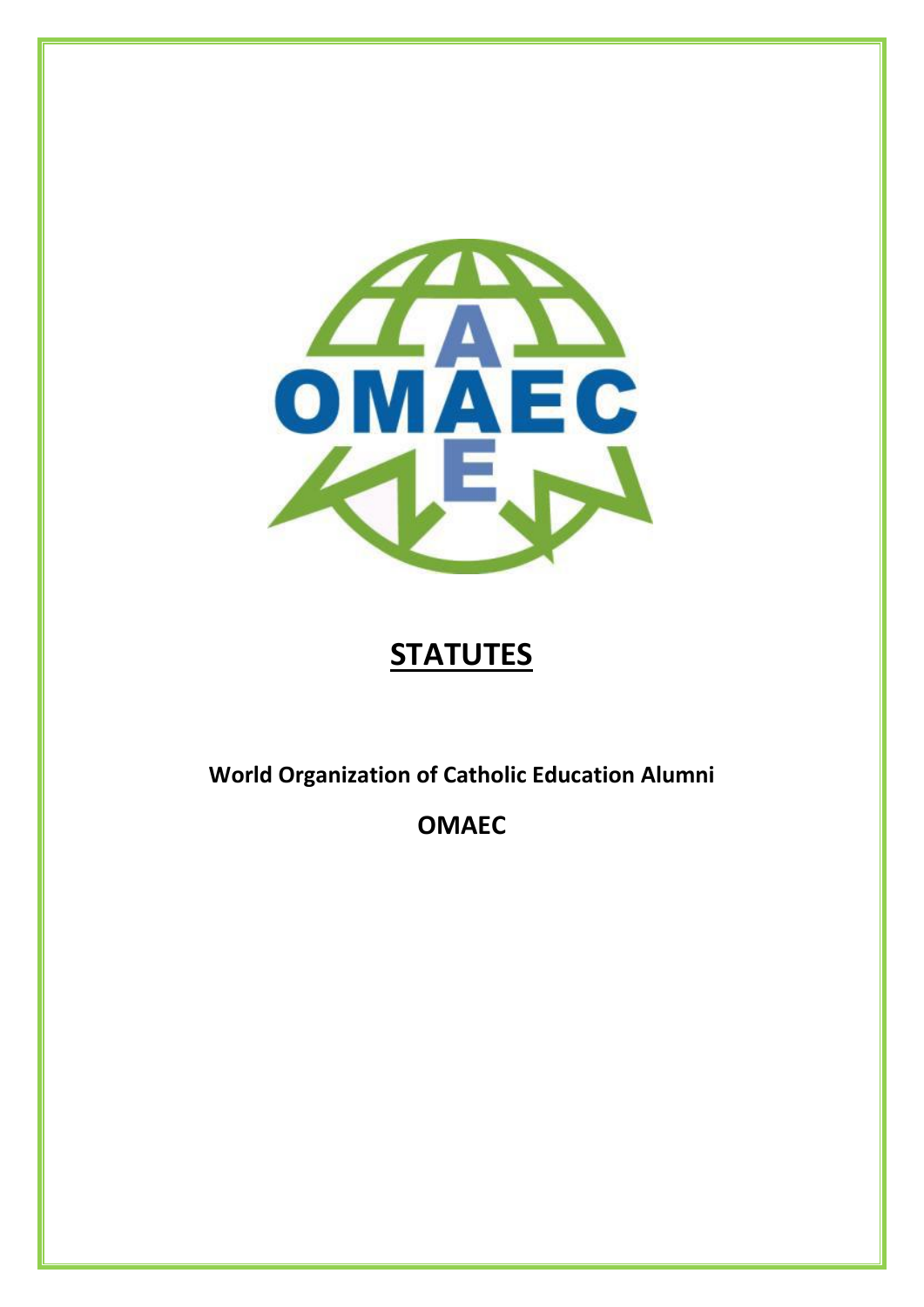# **STATUTES**

#### **World Organization of Catholic Education Alumni OMAEC**

## **TITLE I - GENERAL PROVISIONS**

#### **Art. 1 – NAME**

The international organization is called **World Organization of Catholic Education Alumni**. Its initials are OMAEC, which will remain in all languages. The organization was established in Rome (Italy) on October 14, 1967.

At the Extraordinary General Meeting of April 10, 2016, it became an association under the 1901 French law.

#### **Art. 2 – SCOPE**

OMAEC is a global organization comprised of World and Continental Associations, Confederations and Federations of Associations of Catholic Education Alumni in the world.

#### **Art. 3 – HEADQUARTERS**

The institutional office is established in Via Aurelia, 476 – 00165 Rome – Italy. The legal office is established in Paris (France).

They may establish representative offices elsewhere, for the purpose of operation.

#### **Art. 4 – DURATION**

The length of the Organization is unlimited.

#### **Art. 5 – AIMS**

OMAEC is a worldwide organization whose aims are:

- a) ENCOURAGE global commitment and cooperation of Alumni Associations of Catholic Education, to safeguard the dignity and the service of the human community without distinction, according to the principles of Catholic education.
- b) SERVE partner agencies in conducting their own purposes and stimulate relations between them: understanding, mutual support and common actions based on Christian values and charisms that encourage institutions that have educated their members. (Catholic Colleges and Universities, etc.).
- c) PROMOTE the creation of world organizations of alumni of Institutes of Consecrated Life or diocesan institutes, and the creation of Continental Unions and national federations, where none exist.

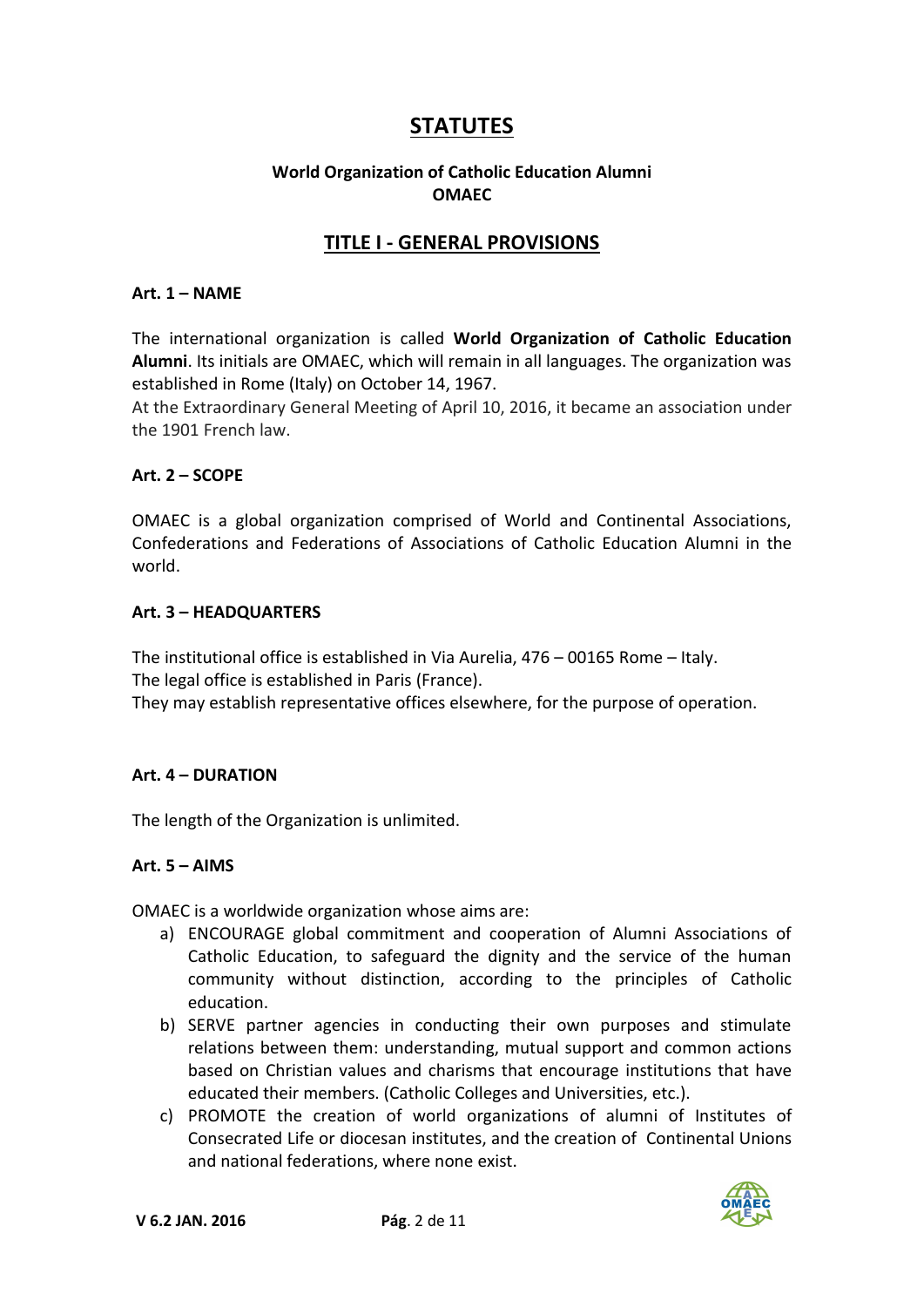- d) PROMOTE global knowledge, affirmation and diffusion of gospel values in education, and particularly freedom of education.
- e) REPRESENT their bodies/organizations in all matters relating to common initiatives at the international level and in particular the United Nations Organization - UN and its agencies.
- f) HOLD permanently worldwide, relations with international organizations that are directly or indirectly interested in educational issues and the promotion of the person.
- g) OPINION on social, cultural, economic and political issues always defending Christian values related to its purposes.

## **Art. 6 - MODES OF ACTION**

The OMAEC official languages are French, English and Spanish, so that official documents will be drawn up in the three languages; documents and parliaments in meetings can only be in one of these three languages (defined in internal regulations of procedure).

## **TITLE II – CONSTITUTION**

#### **Art. 7 – MEMBERS**

OMAEC component Members are designated in these bylaws under the name of organizations and are divided into:

- 1. WORLD ORGANIZATIONS grouping associations of Alumni of schools linked to a congregation or religious order.
- 2. CONTINENTAL ORGANIZATIONS grouping the National Organizations of Alumni of Catholic Education and the continental organizations of Alumni of schools linked to a congregation or religious order.
- 3. NATIONAL ORGANIZATIONS that include all the alumni associations of Catholic education in the same country.

The OMAEC can accept "Observer Organizations" who want to be in relationship with OMAEC. They do not have the right to vote in general assemblies and their leaders cannot exercise management positions and responsibility of OMAEC. It is the Executive Board which can accept an organization as "observer", this decision will be ratified at the next General Assembly.

#### **Art. 8 - ADMISSION OF MEMBERS**

Organizations wishing to join OMAEC must send, along with their application for admission, the commitment to respect the Statutes, a copy of their own Statutes and the different documents defined in the internal regulations of OMAEC.

The Executive Board shall decide on the application for admission at the first meeting to take place, after verifying that the Statutes presented are consistent with those of the OMAEC.

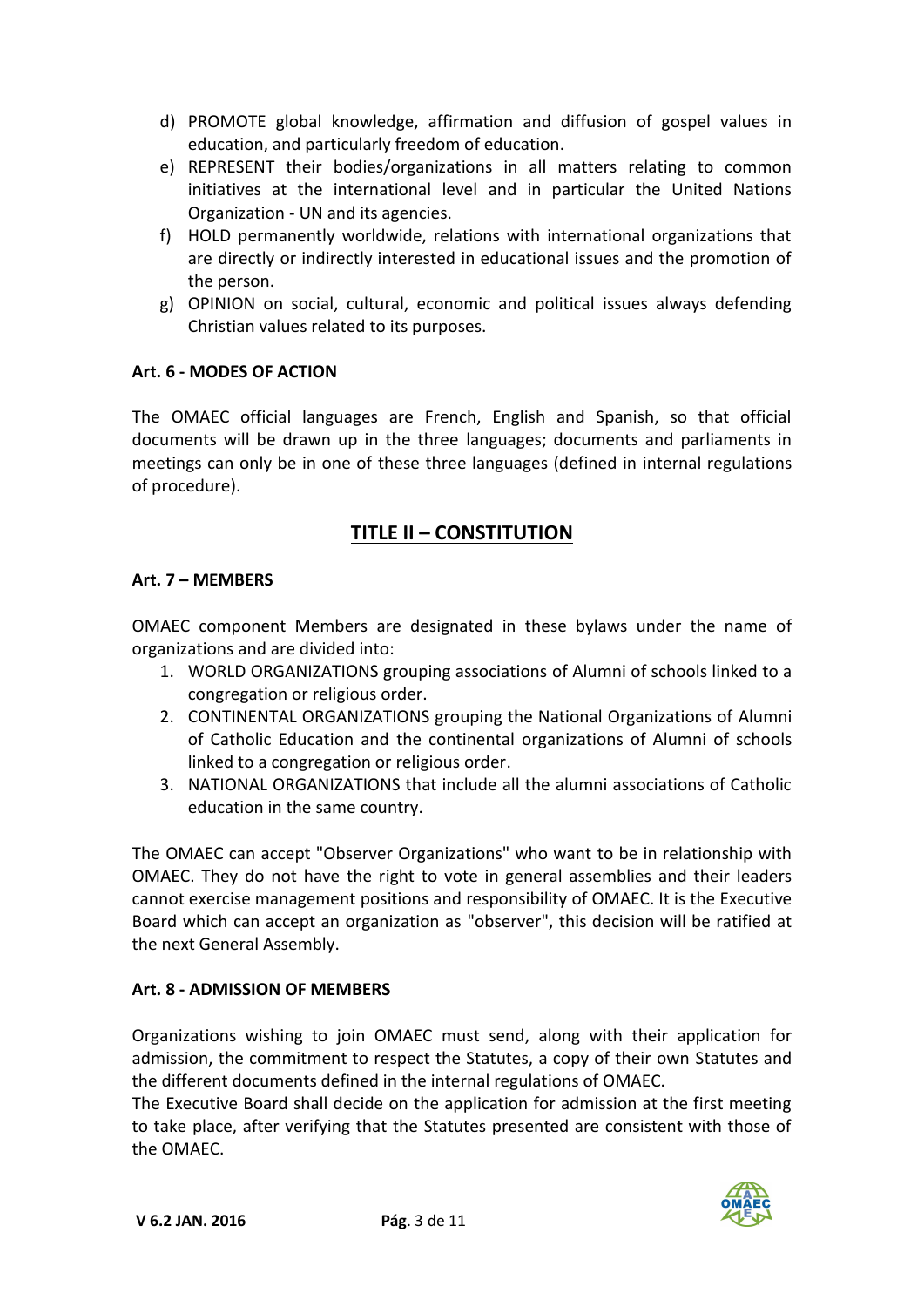In case of a favorable decision, admission is granted provisionally and ratification will be submitted to the next General Assembly.

In case of a negative decision, the Association-candidate may appeal to the Executive Council, requesting that it include its application for admission in the agenda of the next General Assembly session in which the Association-candidate will be present.

#### **Art. 9 – RESIGNATION OF MEMBERS**

Any OMAEC Agency can withdraw from OAMEC after communicating and explaining directly to the Executive Council the reasons for its resignation. This will be confirmed by a registered letter sent to the headquarters of OMAEC, to the attention of the Chairman.

This resignation will be effective immediately and involves the waiver of any right on OMAEC funds existing at the time it is made.

## **Art. 10 - EXCLUSION OF A MEMBER ORGANIZATION**

The Executive Board may propose to the General Assembly to exclude an organization if its performance does not respect the current Statutes or if it does not abide by the directives of the General Assembly.

The organization concerned shall be invited to present its defense, if desired, in the General Assembly in which their exclusion is analyzed.

This exclusion means the loss of all rights on OMAEC funds.

#### **Art. 11 - CORRESPONDENTS, DELEGATES AND HONORARY MEMBERS**

OMAEC may appoint, with the approval of the Executive Board:

- 1. MEMBERS CORRESPONDENTS: the Executive Council may appoint a correspondent of OMAEC in countries where there is no association or federation. His/her mission is to promote in the country the existence of OMAEC and to coordinate and facilitate the establishment of an association or federation. The correspondents must be nationals of that country, except in exceptional cases decided by the Executive Council.
- 2. DELEGATES: it is possible to appoint a member of OMAEC as a Delegate to International Organizations, or to give him/her a specific mission or a leadership position in a committee or a working group.
- 3. HONORAY MEMBERS: a person who has rendered outstanding services to OMAEC. Lack of political rights.

These correspondent members have no voting rights.

The duration of correspondents and delegates appointment coincides with the period between General Assemblies and they are ratified at each General Assembly.

# **TITLE III - GENERAL ASSEMBLY**

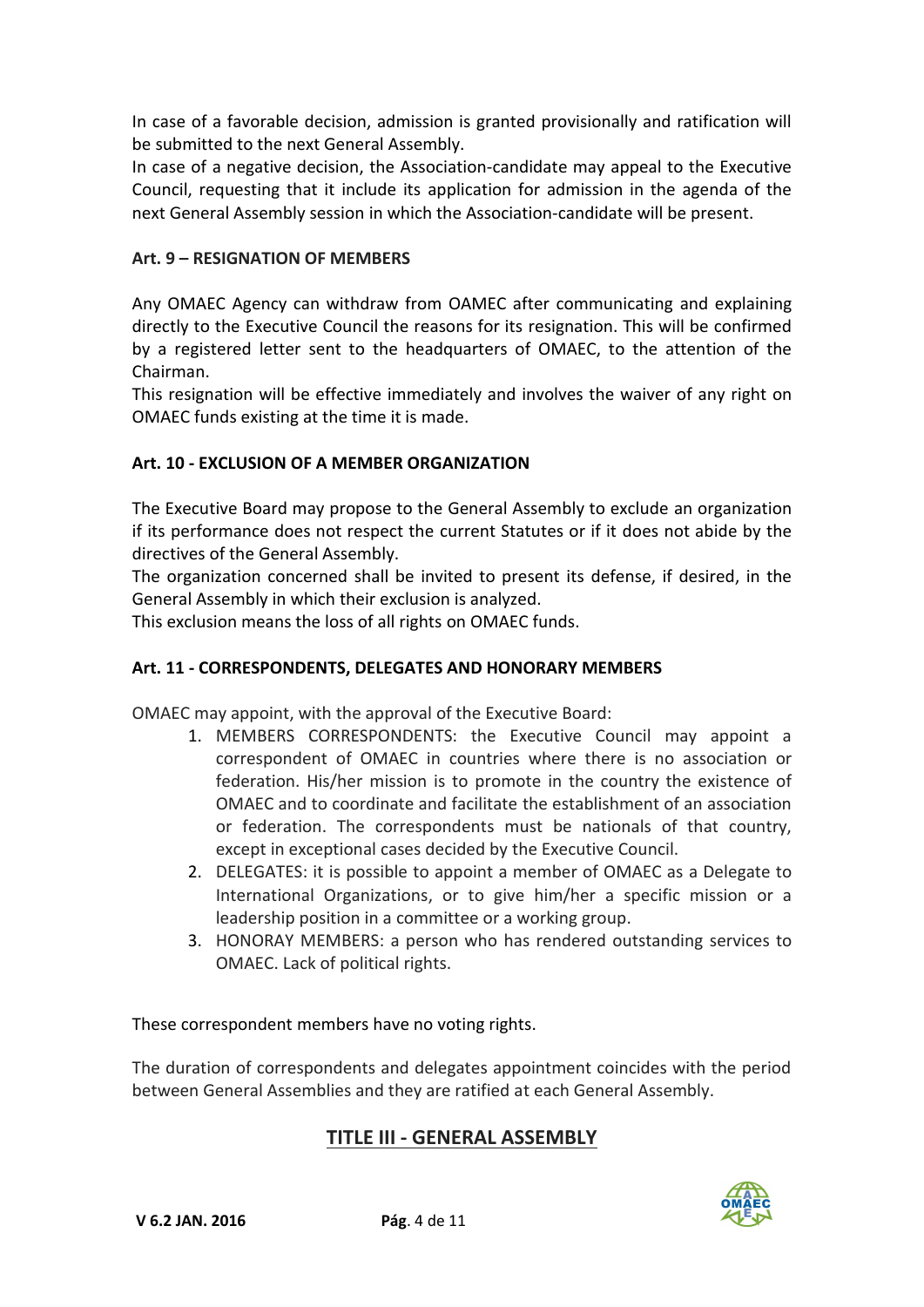#### **Art. 12 - ORGANIZATION**

The supreme and sovereign body is the General Assembly of OMAEC partners or General Assembly, comprising all the members who are in full use of their social rights and are present at the meeting and / or represented.

Those referred to in Art.11, namely, honorary members, correspondents and delegates can attend the General Assembly, but only as observers without voting rights.

It must be called at least three (3) months in advance.

The call is made through personalized e-mail with return receipt. For this, the General Secretary shall be in possession of an updated list of addresses of the members.

They can convene Extraordinary General Assemblies at the Executive Board's initiative or at the request of the majority of member organizations, with at least two (2) months notice.

The Annual and Extraordinary General Assembly shall be validly constituted on first call when a third of the members, present or represented, and on second call, whatever the number of attendees.

#### **Art. 13 – OPERATION**

An Ordinary General Assembly adopts resolutions by absolute majority of members present and represented, it shall be convened every calendar year.

The General Assembly is chaired by the President accompanied by the Ecclesiastical Assistant, the Vice Presidents, the Treasurer and the General Secretary in charge of the minutes of the meeting. A working session moderator is always appointed. All delegate members must understand and speak at least one of the three official languages of OMAEC.

The Executive Board determines the agenda of the Assembly, which should take into account the suggestions of their partner member organizations. All proposals submitted by a third of the member organizations must register obligatorily in the agenda. This agenda must be communicated to those concerned two (2) months before the opening date of the session of the Annual General Assemblies and one month prior to the Extraordinary General Assemblies.

For the Ordinary and Extraordinary General Assemblies, member organizations must have paid their dues (contribution to OMAEC), to exercise their right to vote.

The RDRI (Internal Regulations) sets the number of votes per organization. Each year the Executive Board updates the standard rules of procedure to confirm the number of votes of each organization.

An organization must submit the name of its representative at the General Assembly if none of its members can attend. In order to do that, it will send an authorization to another organization that ensures its representation. No member may hold more than one representation.

In this case, the organization will send its representation ballot to the Secretary of OMAEC through a pdf file signed three (3) days before the date of holding the Assembly.

The proxy is only valid for the session or call for which it is issued, any delegation or representation with no mention of a specific date or event will be regarded as null.

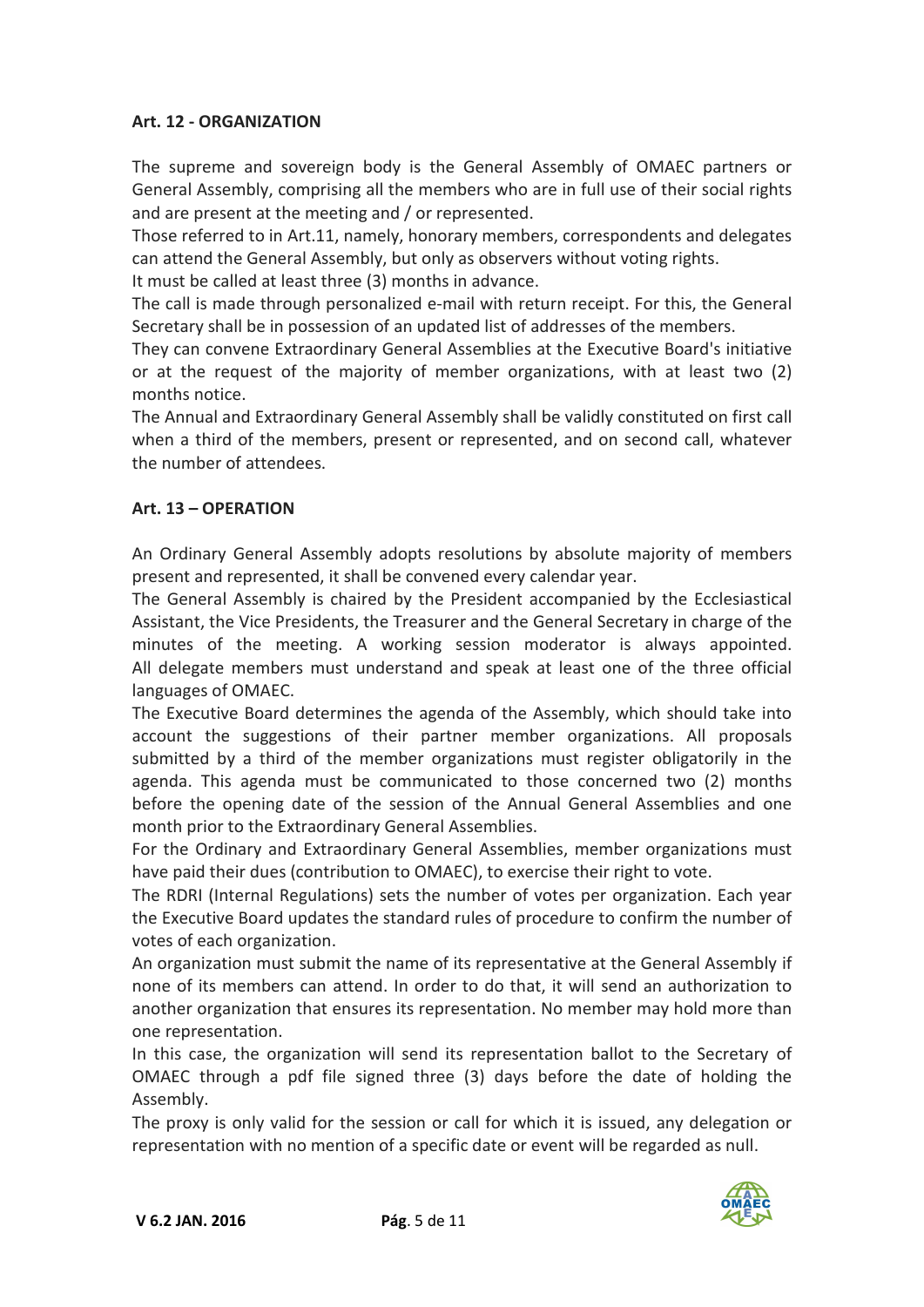The proxy must be written and include the name of the delegate and of the person represented, and it must be signed by both.

One member/person cannot have more than two delegations (his own plus the one of a member he/she represents).

The decisions of the General Assembly are approved with the votes of the majority present or represented, except for:

- Election of the Chairman (Art.15).
- OMAEC to dissolve (Art. 30).

#### **Art. 14 – AGENDA**

The Ordinary General Assembly:

- 1) Study all issues proposed in the agenda.
- 2) Sets objectives and guidelines to follow in the next year.

The functions of the General Assembly:

- a) COMMENT on the reports submitted by the duly authorized Executive Council (activities, finance) or the persons responsible.
- b) APPROVE the financial statements.
- c) FIX the annual contribution of member Organizations.
- d) VOTE the provisional budget.
- e) DECIDE on the admission of associate members, made provisionally by the Executive Board.
- f) DECIDE exclusions.
- g) RATIFY the articles of the Internal Regulations modified or added by the Executive Board since the previous General Assembly.

And once every 3 years:

- h) ELECT the Chairman by name under the conditions laid down in Art. 15.
- i) APPROVAL the composition of the Executive Council: the members proposed by the Chairman.
- j) CHOOSE accounts supervisors.

The modification of the statutes is the decision of an Extraordinary General Assembly, under the conditions provided for in Art. 28.

#### **Art. 15 – ELECTIONS**

Each member organization may propose a candidate for election to Chairman of OMAEC, it must submit an information dossier, following the indications given in the RDRI.

The General Secretary of OMAEC will present the official list of candidates who meet the requirements as specified by the RDRI within schedule.

Voting for the election of the Chairman shall be secret, unless a different decision were made by the General Assembly.

To be elected, the Chairman must obtain at least 2/3 of the valid votes cast including blank ballots. Failure to obtain the required 2/3 of the vote, there will be a second ballot at the same percentage. If no candidate gets elected, a third vote will take place,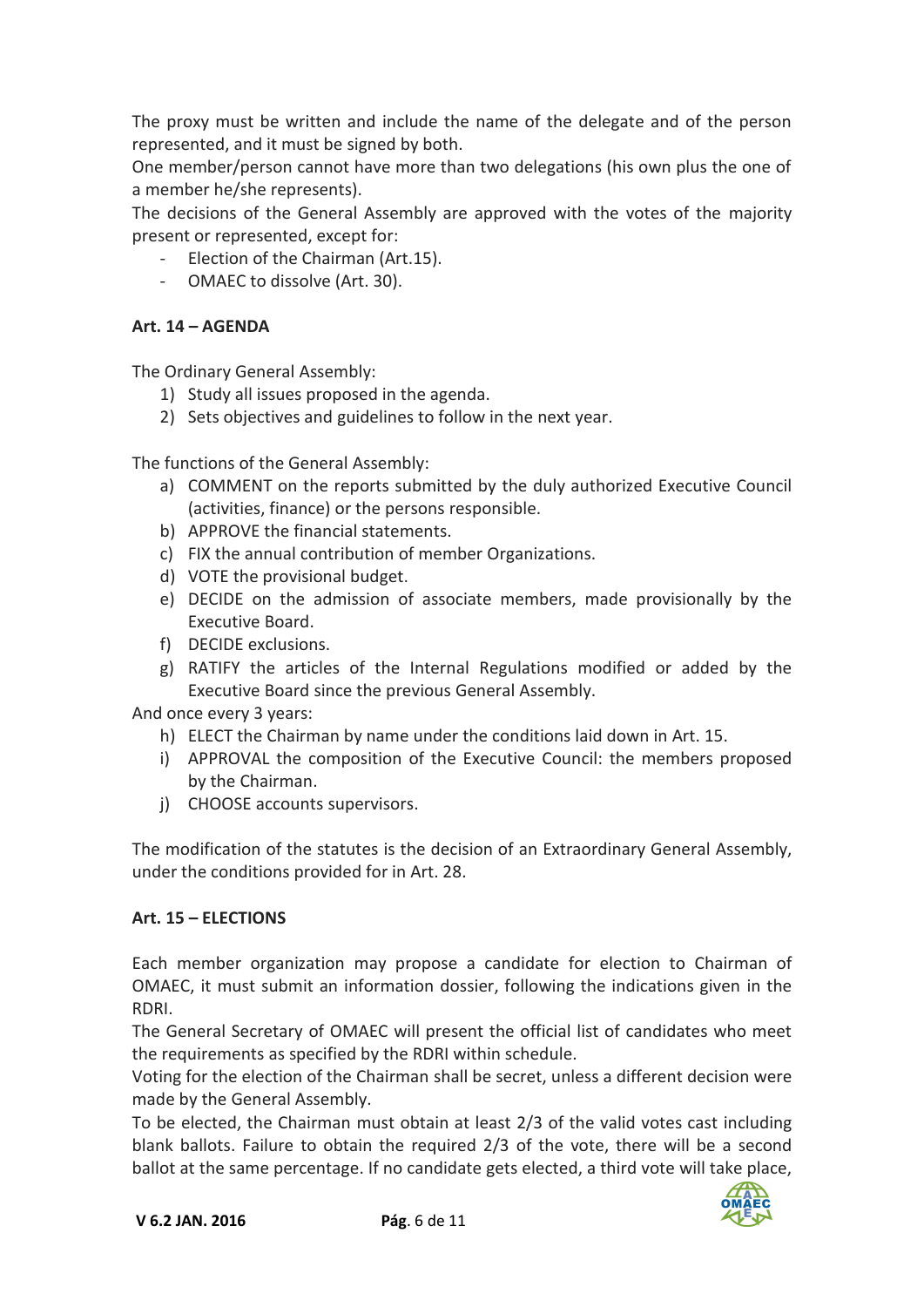opposing the two candidates who arrived first at the second vote. The most voted candidate at this third vote will be elected Chairman.

Once elected, the Chairman will propose to the General Assembly the persons to form the Executive Council and their respective duties.

# **TITLE IV - THE EXECUTIVE COUNCIL**

#### **Art. 16 – COMPOSITION**

The Executive Council is the executive body of the OMAEC; it is responsible for carrying out the directives of the General Assembly and to prepare, in time, the agenda of the next General Assembly.

It consists of the following members: Chairman, Vice Chairmen, General Secretary, General Treasurer, the Ecclesiastical Assistant and President of the Youth Committee. Other members may possibly be invited as needed by the agenda.

#### **Art. 17 – OPERATION**

The Executive Council is the organ of overall performance of the OMAEC:

- 1) It is responsible for carrying out the directives of the General Assembly.
- 2) The Executive Council shall meet at least twice a year, convened by the President or at the request of half of its members. In the latter case, the meeting must take place within three months following the arrival of the last request to the Chairman.
- 3) The Executive Board may appoint Honorary Members, Delegates, Committee Chairmen, correspondents and any other services with a defined duration.
- 4) The Executive Board decisions are taken by a simple majority vote. Each participant is entitled to one vote, except for special guests. In case of a tie, the Chairman's vote decides.
- 5) The Executive Council decides on the exact address of the legal office of the OMAEC in Paris (France).

#### **Art. 18 – CHAIRMAN**

The Chairman is elected for a period of three (3) years, taking into account the procedures laid down in Art.15 hereof.

The Chairman conducts the OMAEC and represents it in all areas. He can delegate powers to the Vice Chairmen or to the representative of a member organization he appoints.

In case of death or resignation, the Executive Council elects one of the Vice Chairpersons, as Chairperson until the next General Assembly.

The Chairman may only make a maximum of two terms.

#### **Art. 19 - THE ECCLESIASTICAL ASSISTANT**

The ecclesiastical advisor is responsible for the spiritual assistance of OMAEC.

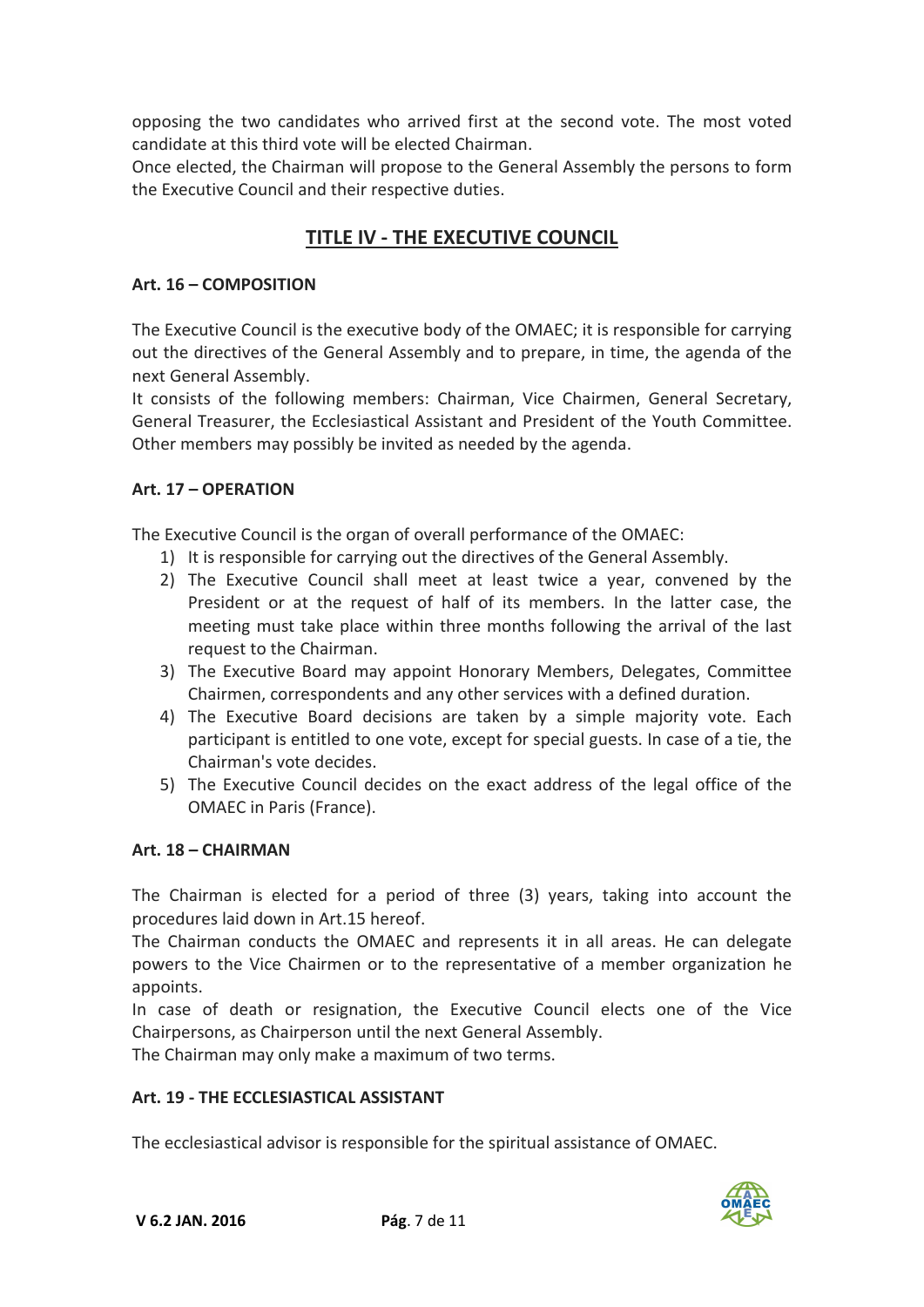He is elected for a period of three (3) years by the Executive Board from a list of candidates proposed by member organizations and its name is sent to the Vatican. He is a full member of the Executive Council.

## **Art. 20 – VICE CHAIRMEN**

Vice Chairmen are by right, the Chairmen of the Continental Unions, and some others who are named.

Their duties are:

- SUPPORT the chairman in all activities.
- ENCOURAGE the working committees.
- ENSURE the coordination of the OMAEC activities in a region geographically delimited, where there is no Continental Union.
- ASSUME the responsibilities entrusted to them by the Chairman.
- REPLACE the Chairman in case of death, resignation or inability, until the next General Assembly.

## **Art. 21 – GENERAL SECRETARY**

The General Secretary heads the secretariat and ensures the implementation of the resolutions of the General Assembly and the Executive Council.

His appointment is regulated by Art. 15 hereof.

He is responsible for the internal and external communications of OMAEC.

He prepares the meetings of the Executive Council and the General Assembly. In all these meetings he presents activity reports and takes minutes.

He keeps records of minutes of meetings

He may be assisted by a Deputy General Secretary.

He works in coordination with the Chairman of OMAEC.

#### **Art. 22 - GENERAL TREASURER**

He is responsible for the financial management of OMAEC. All financial transactions must be made on a bank account opened in the name of OMAEC.

His appointment is regulated by Art. 15 of these statutes. It may be assisted by a Deputy Treasurer.

The General Treasurer will report about his work to the Executive Board at least once a year and submit to the General Assembly, the annual report, the estimated/provisional budget and the state of finances of OMAEC as well as bank accounts and movements. He is responsible for the Finance Commission which may be set up by the Executive Council.

He coordinates his work with the President of OMAEC.

#### **Art. 23 – ACCOUNTS SUPERVISORS**

Accounts Supervisors, who are selected compulsorily within member organizations, are elected by the General Assembly which elects the President of OMAEC, for a

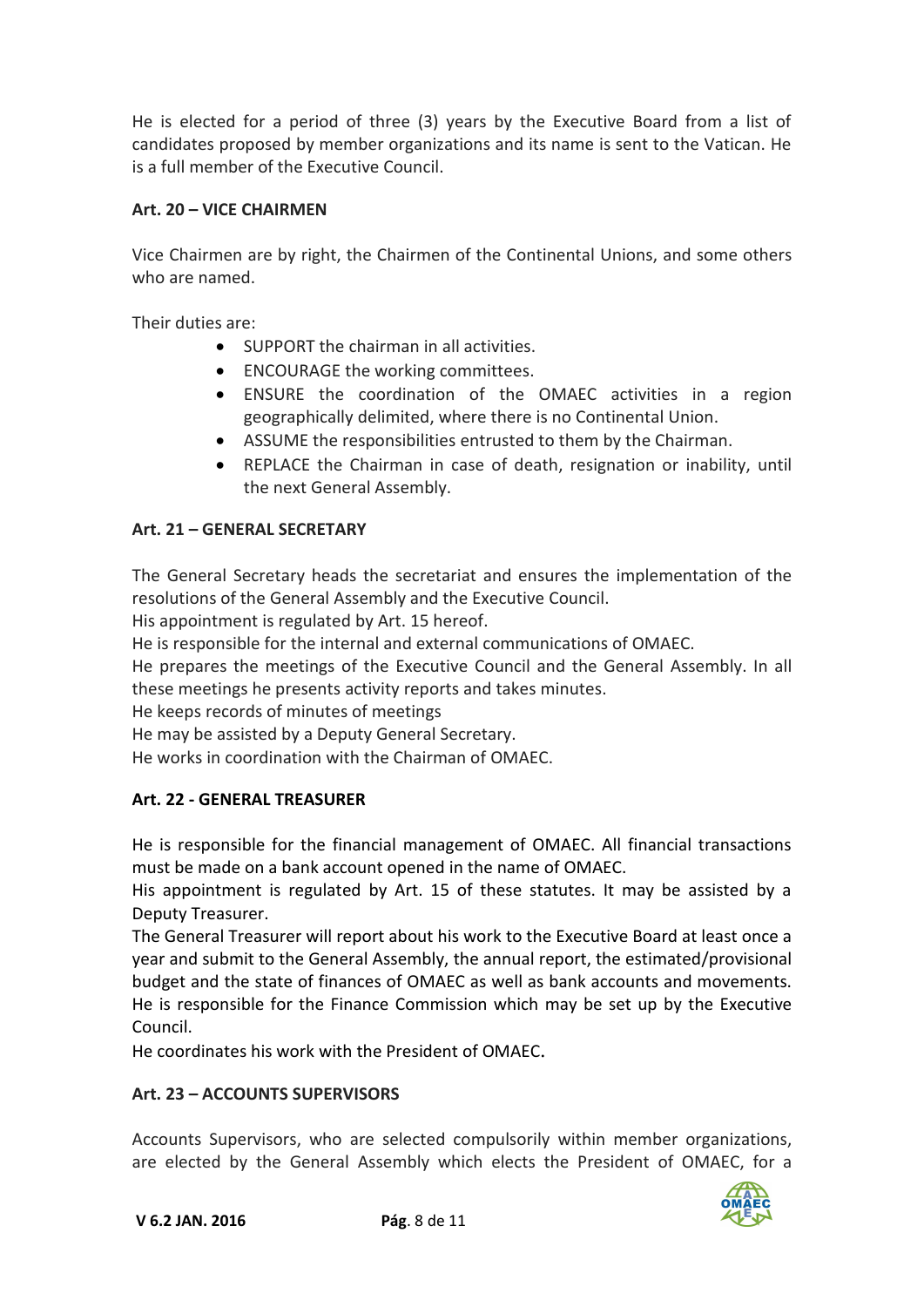period of three (3) years. They cannot have other responsibilities on the Executive Board

Applications must be submitted by the member organizations at the opening of the General Assembly which has to proceed to their election by simple majority in a single round.

Accounts Supervisors have the task of monitoring the accounts, deeds, justifications and all economic factors affecting the movement of funds presented by the General Treasurer and to report on that to the General Assembly.

#### **Art. 24 – ADVISORS**

The Executive Board may require the assistance of external consultants specialized in specific issues. The set of the set of the set of the set of the set of the set of the set of the set of the s

These advisers only have an advisory role.

## **TITLE V - CONTINENTAL UNIONS**

#### **Art. 25 – OPERATION**

The OMAEC wants to form Continental Unions on all continents.

Depending on the specialization of certain geographical areas, it will be possible to form regional unions in major regions within the 5 continents. Hereinafter, the term "Continental Unions" will define the continental and regional Unions.

The Continental Unions include some national federations of alumni of Catholic education, and continental organizations of former students of religious congregations.

The objectives of the Continental Unions are:

- Coordinate the actions of its members within the continent.
- Ensure the representation of alumni of Catholic Education within continental organizations.
- Support the creation of National Federations of Alumni of Catholic Education in the countries of the continent where such federations do not exist.
- Keep on the continent the same purposes as those of the OMAEC, as mentioned in Art. 5.

To create a Continental Union one needs at least five members.

The Continental Unions are members of OMAEC.

Existing national bodies in a continent are necessarily members of the OMAEC and the Continental Union.

The Continental Union may appoint correspondents in countries of the continent who do not yet have national bodies in order to prepare for the establishment of such bodies. If necessary the OMAEC will appoint correspondents.

The Continental Union is an association legally registered in one of the countries of the continent and must also have a bank account in their name.

The name of the Continental Union should be "Union" followed by the continent in question and "Alumni of Catholic Education" and its acronym: UNAEC followed by the name of the continent. Example: African Union of Alumni of Catholic Education, with the initials UNAEC-Africa.

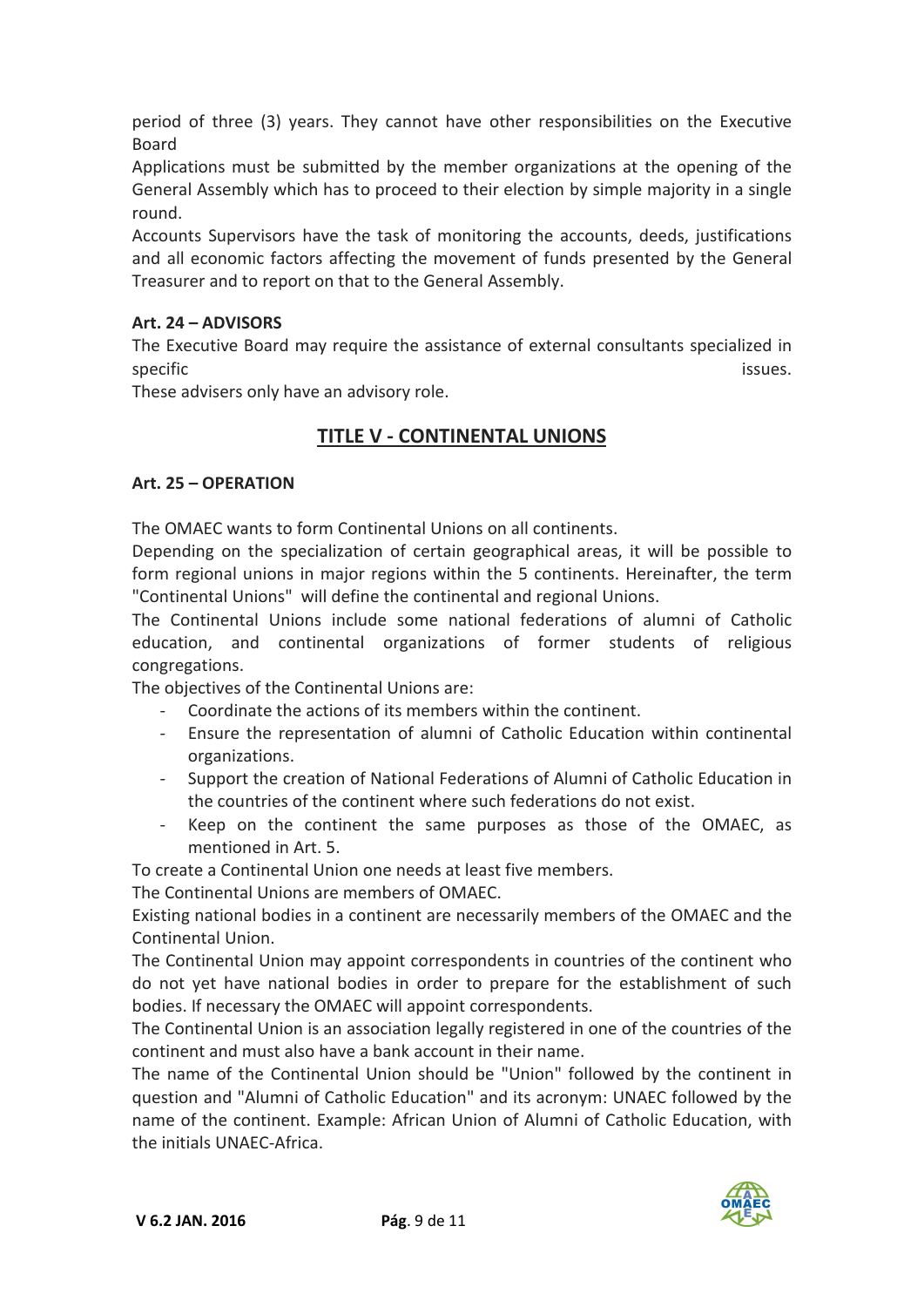The statutes of the Continental Union should have the same objectives as those of OMAEC, to which specific purposes could be added related to the continental context. These statutes must define a truly democratic functioning of the Union, in particular an annual general meeting and the election of the executive bodies, including a president and a treasurer.

The statutes of each Continental Union, its internal regulations and possible subsequent amendments, must be approved by the Executive Council of OMAEC.

Like any member of the OMAEC, Continental Unions must send each year to OMAEC a Report of its activities and its financial statements.

The OMAEC leaders and the Continental Unions establish, by common agreement, the dues owed by the members to their respective structures.

## **TITLE VI – FINANCE**

## **Art. 26 – RESOURCES**

OMAEC financial resources are:

- The fixed annual contributions paid by member organizations, established by the General Assembly (Art. 14 c).
- Any other financial resource allowed by law.

The OMAEC funds will be deposited in a bank account. Responsible for the account are either the Chairman or the General Treasurer interchangeably.

Any member organization that has resigned or been excluded has no right over OMAEC funds and cannot claim back their contributions or donations.

#### **Art. 27 – EXPENSES**

OMAEC operational expenses are financed within the forecasted budget approved by the General Assembly.

Payments will be ordered and authorized in conformity with the budget or extraordinary decisions approved by the President or the General Treasurer.

The financial year will cover the calendar year from 1 January to 31 December of the same year.

# **TITLE VII - MISCELLANEOUS PROVISIONS**

#### **Art. 28 - AMENDMENT OF THE STATUTES**

Any amendment to the articles may be presented by the Executive Council or a member organization. In this second case, the member organization refers the matter to the Executive Council that will decide by a majority of votes present or represented, if it is necessary to introduce this change at an Extraordinary General Assembly. In both cases, it is for the Executive Council to convene an Extraordinary General

Assembly as provided by Articles 12 and 13 of these statutes.